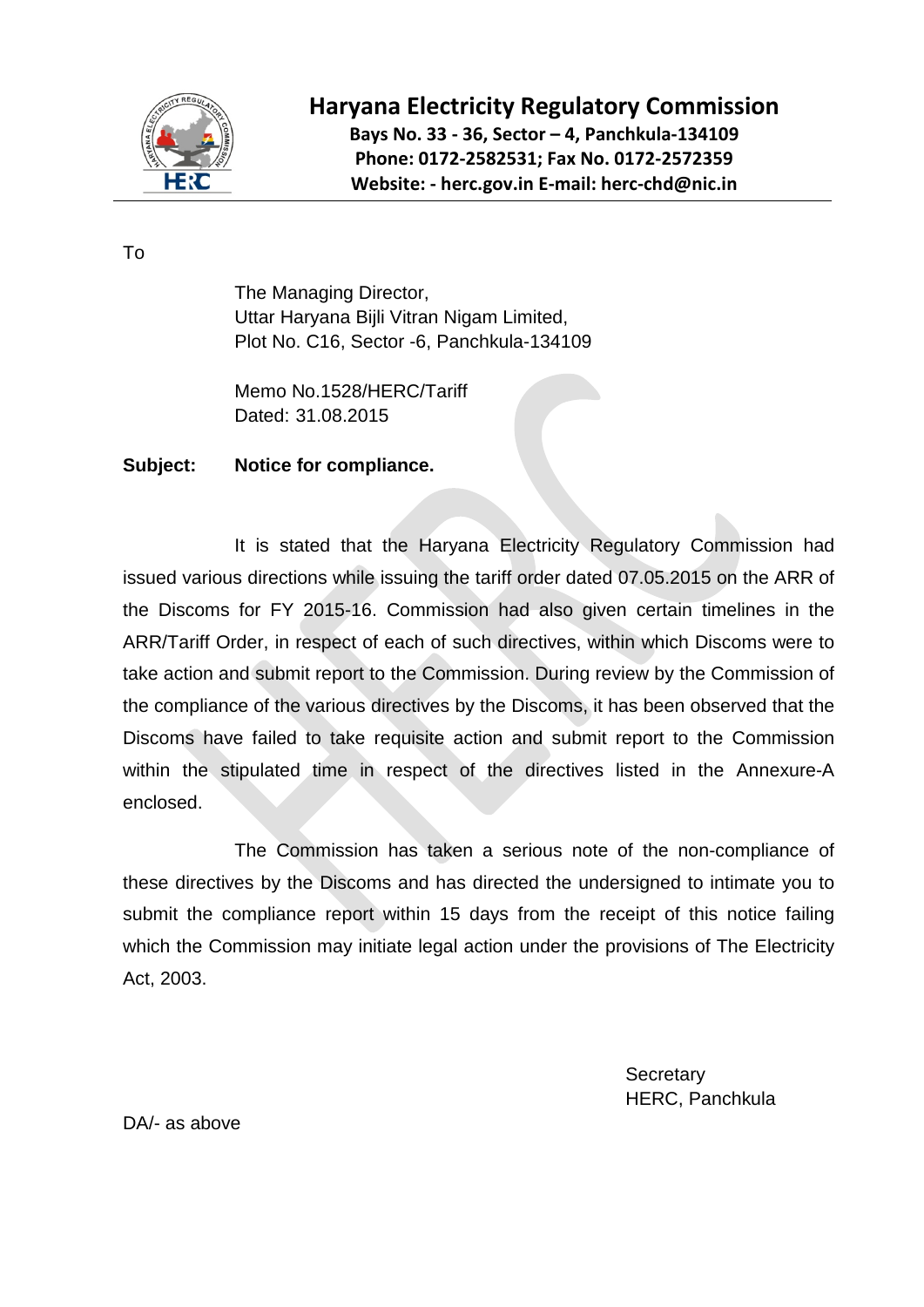## **Directives relating to UHBVNL on which compliance has not been reported.**

-1-

| Sr. | <b>Description of Directives</b>                            | <b>Remarks</b>                              |
|-----|-------------------------------------------------------------|---------------------------------------------|
| No. |                                                             |                                             |
| 1.  | In the public hearing the issue of theft of power /         | UHBVNL has not submitted details of         |
|     | tampering of energy meter by the employees of the           | such cases along with action taken          |
|     | power Utilities was also raised. The Commission directs     | regarding theft of power / tampering of     |
|     | the Discoms to submit details of such cases along with      | energy meter by the employees of the        |
|     | action taken regarding the same within two months from      | power Utilities.                            |
|     | the date of this Order.                                     | Further, during public hearing Nigam        |
|     | Further, in case of Government employee defaults in         | agreed to get a general instruction         |
|     | making payment of its electricity bill or if found indulged | issued from the Chief Secretary office      |
|     | in theft/unauthorised use of electricity then such arrears  | but it seems that no action has been        |
|     | or penalty shall be recovered from the employee's salary    | taken by them till date.                    |
|     | for which utilities may write to his/her department to      |                                             |
|     | initiate action in this regard. In the case of electricity  |                                             |
|     | connections to Government quarters, at the time of          |                                             |
|     | change in occupant takeover/handover report shall be        |                                             |
|     | sent to concerned sub-division office so that dues can be   |                                             |
|     | settled and legal compliance is made. In case of non-       |                                             |
|     | compliance of above temporary supply tariff shall be        |                                             |
|     | applicable to such premises.                                |                                             |
| 2.  | Release of pending connections/load                         | The detailed report and quarterly           |
|     | The Commission further directs the Discoms to expedite      | have<br>progress<br>report<br>been<br>not   |
|     | the release of pending applications for new connections     | submitted by UHBVNL. With the non-          |
|     | as well as load enhancement. The backlog should be          | release of pending connections, Nigam       |
|     | removed within three months from the date of this Order     | is incurring financial losses and it shows  |
|     | and the Discoms shall submit a quarterly progress report    | administrative lapse on the part of the     |
|     | on the same. Status of consumer applications shall also     | Nigam Officers.                             |
|     | be hosted on website of respective Discoms                  |                                             |
|     | The Commission further directs the Discoms to               |                                             |
|     | the Haryana<br>Electricity<br>Regulatory<br>implement       |                                             |
|     | Commission (Single Point Supply to Employers' Colonies,     |                                             |
|     | Group Housing Societies and Residential or Commercial       |                                             |
|     | cum Residential Complexes of Developers) Regulations,       |                                             |
|     | 2013 including its subsequent amendments.                   |                                             |
|     | The Commission directs the Discoms to release DS            |                                             |
|     | connections to such dwelling units as per the policy and    |                                             |
|     | charge them accordingly.                                    |                                             |
| 3.  | Further, commercial viability and suitability of extending  | UHBVNL has not submitted their report       |
|     | the spot billing concept to other areas be explored and     | in this regard. This shows lapse on the     |
|     | report be submitted by 30.06.2015.                          | part of the concerned Nigam Officers.       |
| 4.  | The Commission feels that human interventions in meter      | UHBVNL has not submitted their report       |
|     | reading need to be avoided as far as possible. As such, it  | in this regard.                             |
|     | is suggested that implementation of Automated Meter         |                                             |
|     | Reading in phased manner be explored and report in this     |                                             |
|     | reference be submitted by 30.06.2015.                       |                                             |
| 5.  | Commission directs Discoms to<br>examine<br>The<br>the      | Feasibility<br>report<br>has<br>been<br>not |
|     | possibility of providing the option of self-reading to its  | submitted in this regard.                   |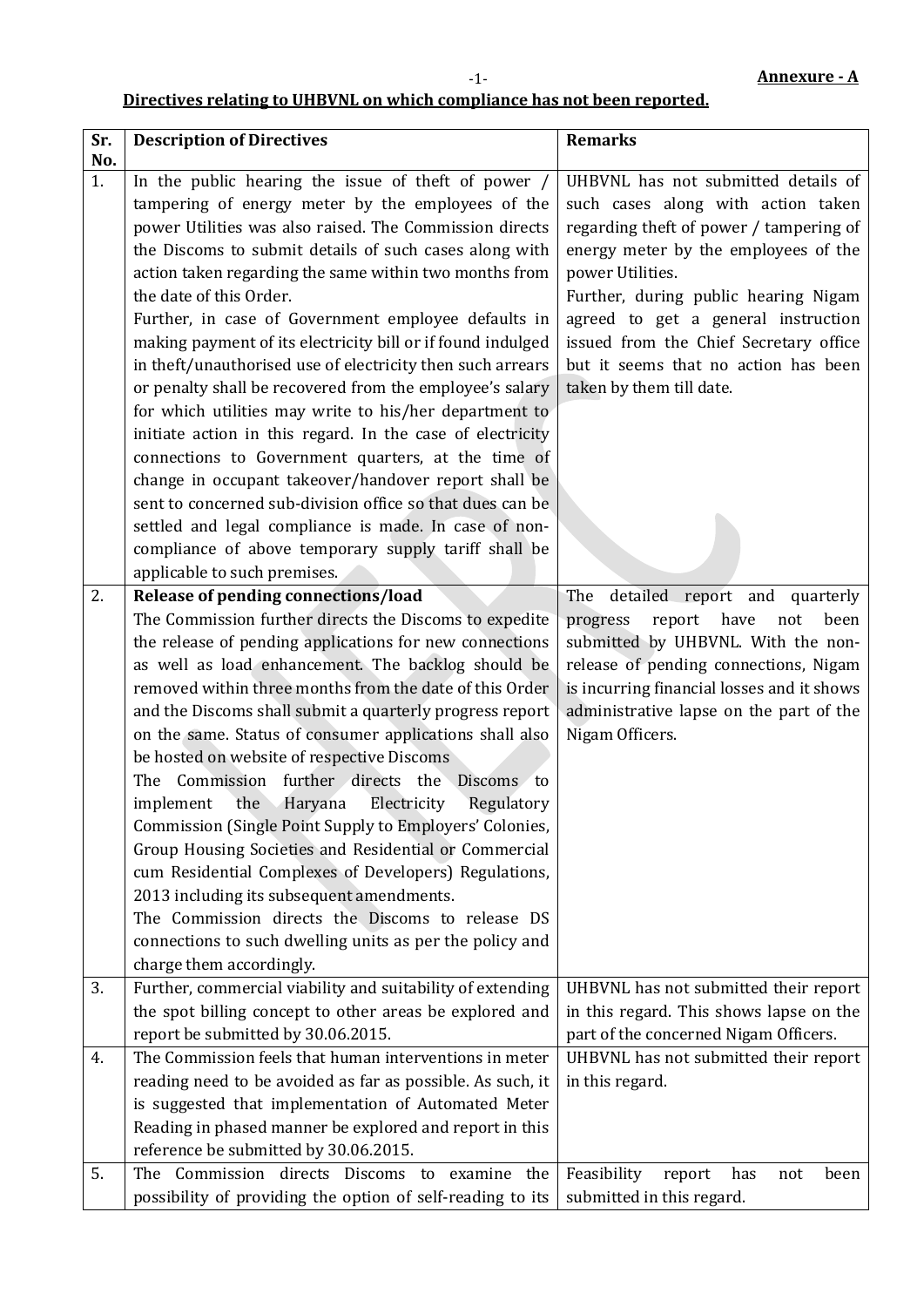|    | $-2-$                                                                                                                                                                                                                                                                                                                                                                                                                                                                                                                                         |                                                                                                                                                                                                                                                                                                                                                                                                                                                                                                                                                            |
|----|-----------------------------------------------------------------------------------------------------------------------------------------------------------------------------------------------------------------------------------------------------------------------------------------------------------------------------------------------------------------------------------------------------------------------------------------------------------------------------------------------------------------------------------------------|------------------------------------------------------------------------------------------------------------------------------------------------------------------------------------------------------------------------------------------------------------------------------------------------------------------------------------------------------------------------------------------------------------------------------------------------------------------------------------------------------------------------------------------------------------|
|    | consumer enabling them to submit their meter reading<br>through email/SMS etc. to their respective sub-division<br>offices, in order to restrict malpractices by meter<br>readers. Feasibility report in this regard be submitted<br>within two months from the date of this Order.                                                                                                                                                                                                                                                           |                                                                                                                                                                                                                                                                                                                                                                                                                                                                                                                                                            |
| 6. | It was also directed that the cadre of Cashiers may be<br>considered as diminishing cadre and they may be<br>deployed elsewhere as per requirement. As such, the<br>Discoms are again directed to take necessary action to<br>gradually phase out bill/revenue collection at their<br>offices by exploiting the options available i.e. collections<br>through banks/post offices/agencies/ vendors<br>at<br>competitive rates. The Discoms shall report progress<br>achieved regarding this within two months from the date<br>of this Order. | Nigam has not submitted report on<br>progress achieved regarding phasing<br>out bill/revenue collection from their<br>offices by exploiting the<br>options<br>i.e.<br>collections<br>available<br>through<br>banks/post offices/ agencies/vendors<br>at competitive rates.<br>Nigam has also not submitted the policy<br>framed by them regarding payment of<br>energy bills through on-line/banks or<br>other modes.<br>Further, non-implementation of this<br>directive may lead to increase in<br>criminal activity and financial loss to<br>the Nigam. |
| 7. | <b>Energy Efficiency &amp; Demand Side Management</b><br>The Commission directs the Discoms to submit technical<br>potential report, Load and Market Research Design and<br>development of baseline data along with comprehensive<br>DSM plan latest by 30.06.2015. The Discoms shall submit<br>a report regarding initial DSM program which can be<br>implemented in its area of supply on the basis of the data<br>and studies conducted by the Bureau of Energy<br>Efficiency (BEE) by 31.05.2015.                                         | UHBVN has not submitted the technical<br>potential report, Load and Market<br>Research Design & development of<br>baseline data along with comprehensive<br>DSM plan. A report regarding initial<br><b>DSM</b><br>which<br>program<br>can<br>be<br>implemented in its area of supply on the<br>basis of the data and studies conducted<br>by the Bureau of Energy Efficiency<br>(BEE) is also to be submitted by<br>UHBVNL.                                                                                                                                |
| 8. | <b>Consumer Complaints</b>                                                                                                                                                                                                                                                                                                                                                                                                                                                                                                                    | Report of action taken on developing                                                                                                                                                                                                                                                                                                                                                                                                                                                                                                                       |
|    | The Commission directs Utilities to strengthen the<br>handling mechanism<br>complaints<br>by<br>continuous<br>and feedback from<br>the<br>monitoring<br>consumers.<br>Mechanism may also be developed and put in practice to<br>pay penalty to the affected consumers in case the<br>Discoms fail to adhere to the Standard of Performances.<br>Report of action taken in this regard shall be submitted<br>by 30.06.2015.                                                                                                                    | mechanism to pay penalty to the<br>affected consumers in case the Discoms<br>fail to adhere to the Standard of<br>Performances has not been submitted.<br>No action has been taken on this<br>directive.                                                                                                                                                                                                                                                                                                                                                   |
| 9. | The Commission also observed that large number of<br>damaged DTs, poles etc. are laying in the area of<br>distribution licensee unattended/without any protection<br>leading to decay and pilferages of public assets.<br>Commission directs distribution Utilities to prepare<br>suitable guidelines for so that same can be further<br>attended and utilized or disposed off. Report in this<br>reference be submitted by 30.06.2015.                                                                                                       | Report on the timely returning and<br>accounting of public property in their<br>stores/workshops<br>has<br>not<br>been<br>submitted by the Nigam.                                                                                                                                                                                                                                                                                                                                                                                                          |